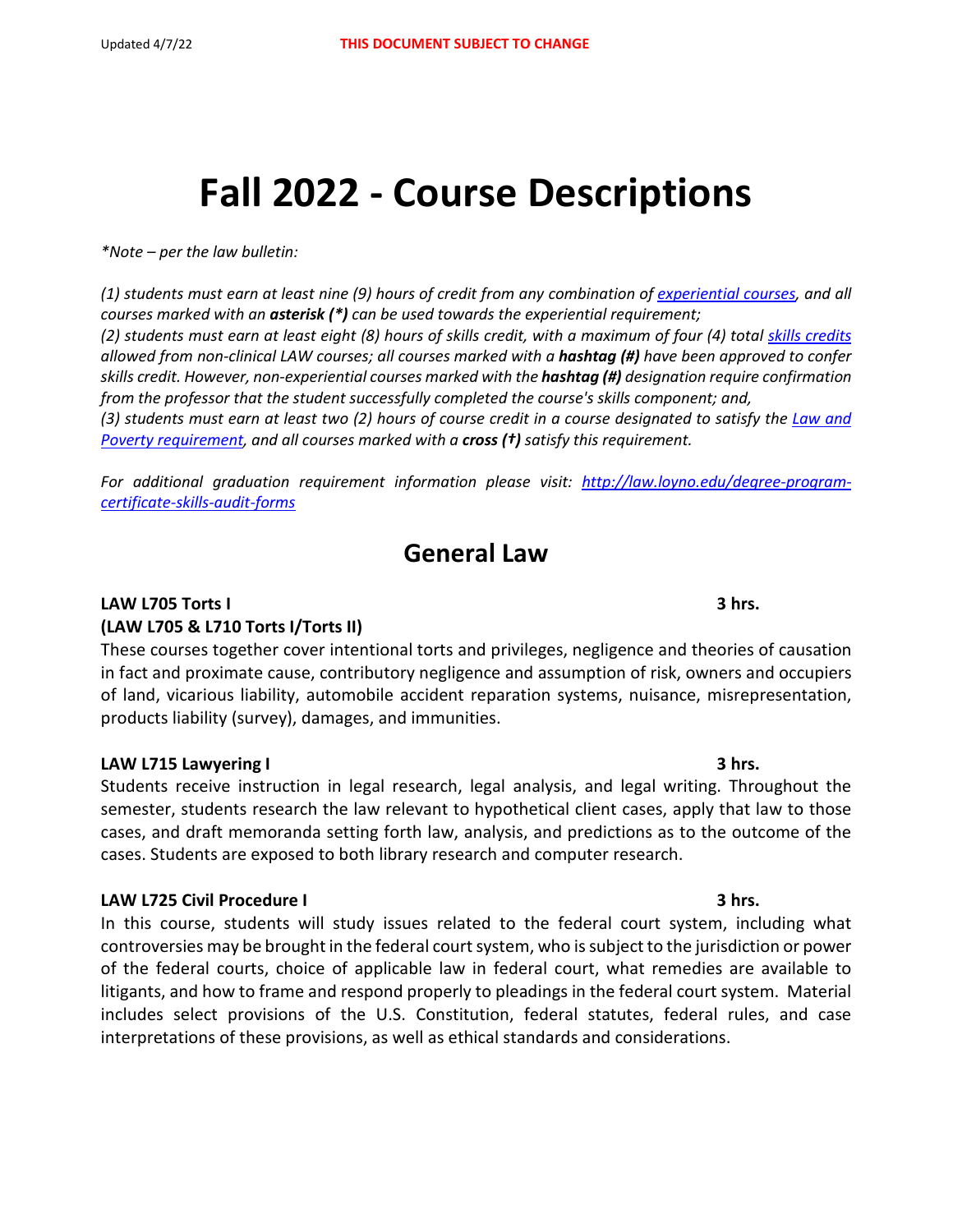# **LAW L735 Criminal Law 3 hrs.**

This course deals with the principles underlying the administration of criminal justice as embodied in a modern code including the aims of criminal law, the theory of criminal conduct, and elements of some specific crimes and offenses. The model is the Louisiana Criminal Code or the A.L.I.'s Model Penal Code.

# **LAW L750 Constitutional Law 4 hrs.**

This course is an introduction to problems arising under the Constitution of the United States, including the distribution of powers among the federal branches of government, the distribution of powers between federal and state governments, and the protection of individual rights.

# **LAW L760 Evidence 3 hrs.**

This course involves a treatment of the rules of evidence, the qualifications and impeachment of witnesses, the opinion rule, admissions and confessions, rules relating to writings, the hearsay rule and its exceptions, privileged relations, burden of proof, presumptions, and judicial notice.

# **General Law Electives (LAW)**

# **LAW L800 Health Care Privacy and Security 3 hrs.**

The course will cover issues related to the laws of health care privacy and security. Students will gain an understanding of the HIPAA/HITECH law and an introduction to state statutes, as well as the agencies that enforce privacy rules. Students will learn to identify and analyze health privacy and security issues and the challenges of protecting privacy and security of an increasingly complicated health system.

# **LAW L801 Intellectual Property Law 3 hrs.**

The objective of this course is to provide a comprehensive survey and overview of the principal areas of federal and state law governing intellectual property rights, including trademarks, patents, copyrights, unfair competition, trade secrets, idea protection and the right of publicity.

# **LAW L807 Introduction to Health Law 3 hrs.**

This course introduces and explores areas of law dealing with the creation and maintenance of "health." It covers the major mechanisms for ensuring quality in health care and the ethical dilemmas that may result from medical treatment or other scientific interventions. Three main topics are covered: 1) the treatment relationship, 2) public health and access to care, and 3) issues of bioethics generally.

# **LAW L808 Securities Regulation 2 hrs.**

This course covers federal regulation of selling, trading, and dealing in securities in accordance with the provisions of the Securities Act of 1933 and the Securities Exchange Act of 1934. Subject matter includes public offerings, secondary distributions, insider trading, applications of Rule 10 (b) 5, sale of corporate control, market manipulation, broker-dealer regulation, state "blue sky" laws, and attendant civil liabilities under federal and state laws.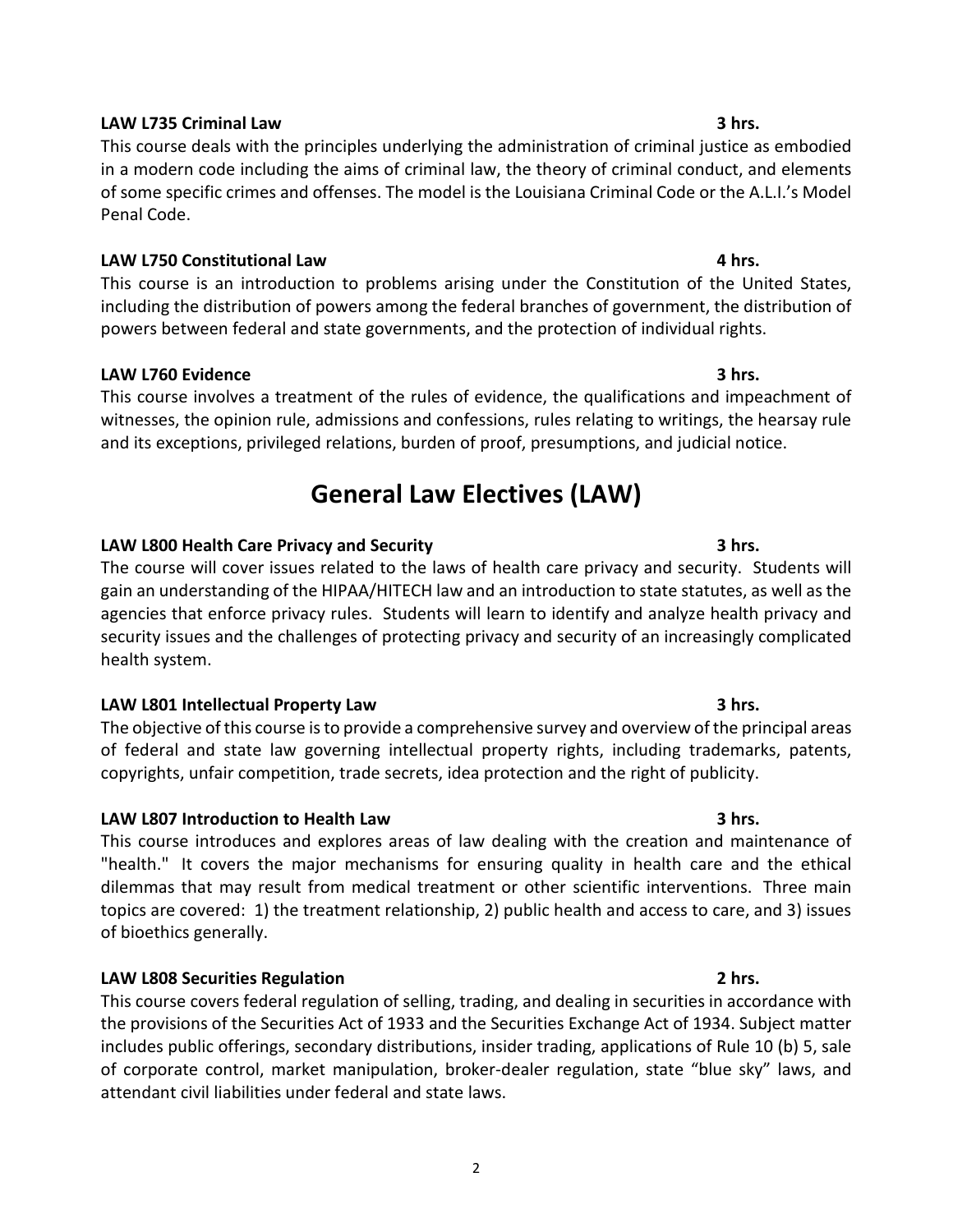# **LAW L817 Mediation and Arbitration (\*) (#) 3 hrs.**

This course is a survey of the various dispute resolution processes including mediation, arbitration, the mini-trial, and the summary jury trial. The overall objectives are to give students familiarity with these processes, basic skills in using them, and experience in how to help a client choose the most appropriate dispute resolution process. The class will include lectures, demonstrations, discussions, and simulations.

*\* Students completing the course earn three hours experiential learning credits. # Students completing the course earn one skills credit.*

# **LAW L818 Labor Law 3 hrs.**

This course deals with the legal problems of concerted action by employees, including the common law obstacles to the objects of labor combinations, picketing and the boycott, the construction and administration of the National Labor Relations Act, the collective bargaining agreement, and the union-member relationship.

# **LAW L819 Construction Industry and Sustainability 3 hrs.**

This is a seminar on construction law that intertwines the growing area of sustainable construction (or "Green Building") with the standard overview of construction law. Areas that will be covered include (1) legal issues surrounding the Owner/Contract/Designer relationship; (2) project delivery systems and standard contracts; (3) construction defects and design defects (4) project defaults; (5) the role of a surety in construction; (6) claims in litigation; (7) and damages. Included in the course will be an overview of the history, goals and development of sustainable construction, the certification and rating systems, a review of standard green building contract documents, and an overview of green building litigation issues.

# **LAW L821 Computer Law 2 hrs.**

This course focuses primarily on intellectual property issues relating to the creation, sale, use, and misappropriation of computer hardware and software. Patent law, copyright law, trademark law, and related state-law doctrines affecting computer technology will be considered. The course will also address selected criminal law, antitrust, and personal privacy issues. No knowledge of computers, programming, or intellectual property law is required.

# **LAW L822 Bioethics and the Law 3 hrs.**

This course provides an overview of law in relation to ethical issues in medicine and health care. Combining aspects of tort, constitutional, administrative and criminal law, the course begins with a philosophical examination of ethical theories followed by an examination of legal arising from the patient-provider relationship, including issues of consent, confidentiality, and privacy. Subject areas to be examined include questions regarding assisted human reproduction, end-of-life and lifesustaining procedures, organ transplantation and regulation of research.

# **LAW L828 Trademark, Trade Name, and Unfair Competition Law 3 hrs.**

This course deals with unfair competition in the marketplace and considers the remedies competitors may have against one another. Topics include trademarks, trade names, trade identity, unfair competition doctrines of passing off false advertising, misrepresentation, trade libel or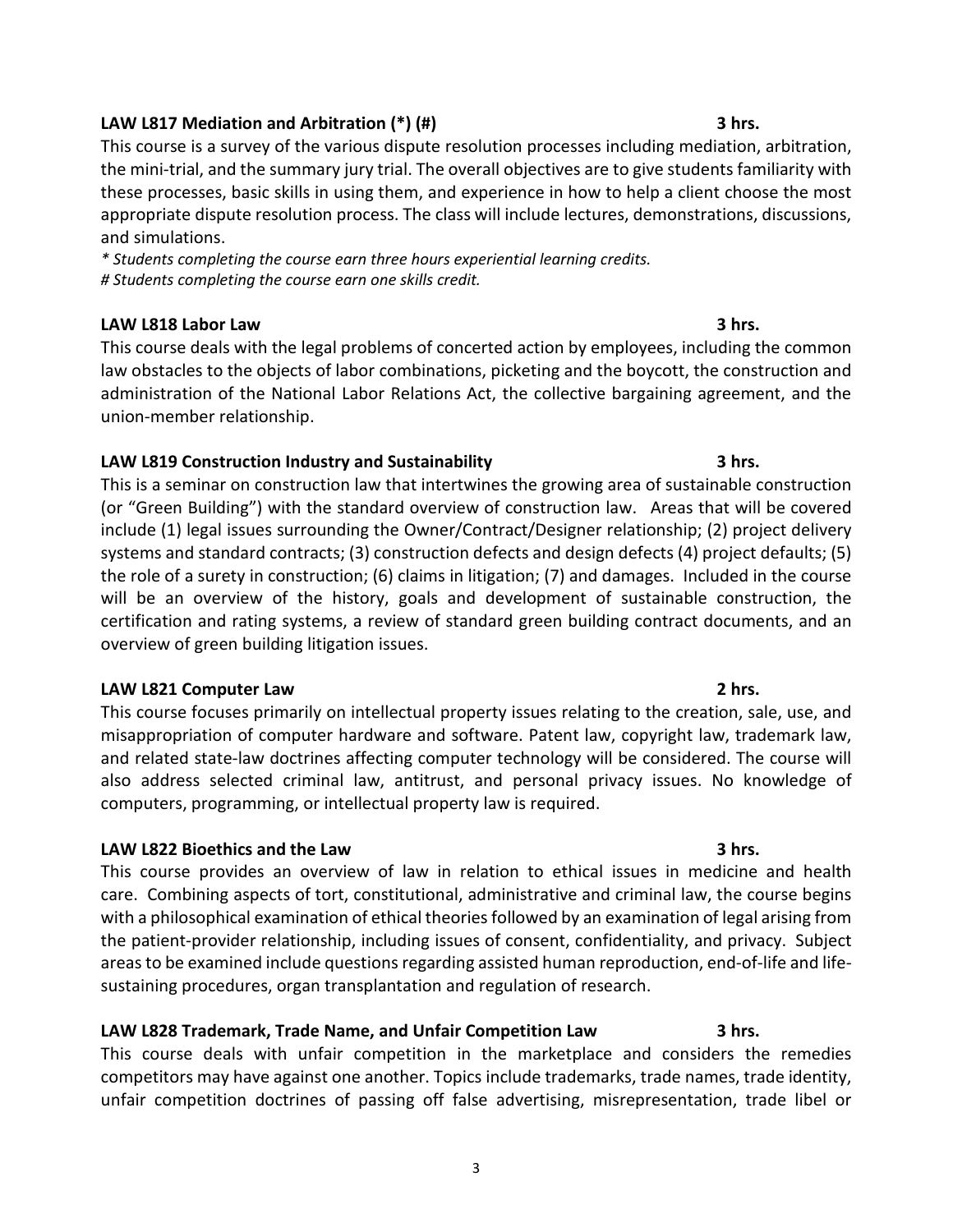disparagement and misappropriation, protection of trade secrets, the right to publicize, and interference with contractual and business relations. Emphasis is placed upon the interrelationship of federal and state regulation with some necessary reference to copyright and patent laws.

*- This course is being taught online as a synchronous course for the Fall 2022 semester.*

# **LAW L836 Real Estate Transactions (#) 3 hrs.**

In this course, we will examine fundamental issues in real estate transactions, including financing, contracting, and conveyancing, with a primary focus on commercial transactions. Topics to be covered include: the structure of mortgage markets and the regulation of loan transactions; the law governing mortgages and related financing structures (such as installment land contracts and ground leases), including foreclosure and borrower protections; construction finance; suretyship (guaranties and related contracts); recording and lien priorities; contracts for the purchase and sale of real estate; conveyancing issues; and title insurance.

*# Students completing the course in only the Fall 2022 semester earn one skills credit.*

# **LAW L837-001 Property & Land Use Seminar: Land Use 2 hrs.**

This course explores the variety of ways in which the law attempts to resolve conflicts among land uses, as well as plan and regulate the impacts of different land use patterns. Topics include common law; state, regional, and local planning; zoning; environmental controls; growth management; historic preservation; restrictions relating to residential development; and constitutional limits on land use regulation. Throughout the course, students will explore how land-use decisions affect environmental quality and how land-use decision making addresses environmental concerns.

# **LAW L837-002 Property & Land Use Seminar: Property, Land Use, and Justice (†) 3 hrs.**

The primary goal of this three-credit course is to investigate the intersection of racial discrimination with property and land use law in the United States. The course adopts a critical approach that aims to reveal how racial discrimination has shaped the historical development of property and land use law in the United States. It explores actual cases and controversies in which race was a deciding factor, regardless of whether race was explicitly acknowledged, and it examines how property and land use law has marginalized racial minorities and the poor. The course also addresses attempts by legislatures, law reformers, courts, and advocates to change the law, create legal institutions that combat racial and class discrimination or that remedy the effects of racial discrimination and marginalization. Towards the end of the course, students will study recent developments in several other countries, including especially South Africa. At various moments, students will also engage in case studies of events and developments in the New Orleans metropolitan area and elsewhere in Louisiana.

The course assumes a foundational knowledge of either Civil Law Property or Common Law Property. Students in either the civil law or common law program should feel comfortable enrolling in this course. Courses in Real Estate Transactions, Louisiana Sale and Lease, or Land Use may be useful preparation for this course but are by no means required prerequisites.

*† This course satisfies the Law and Poverty Requirement.*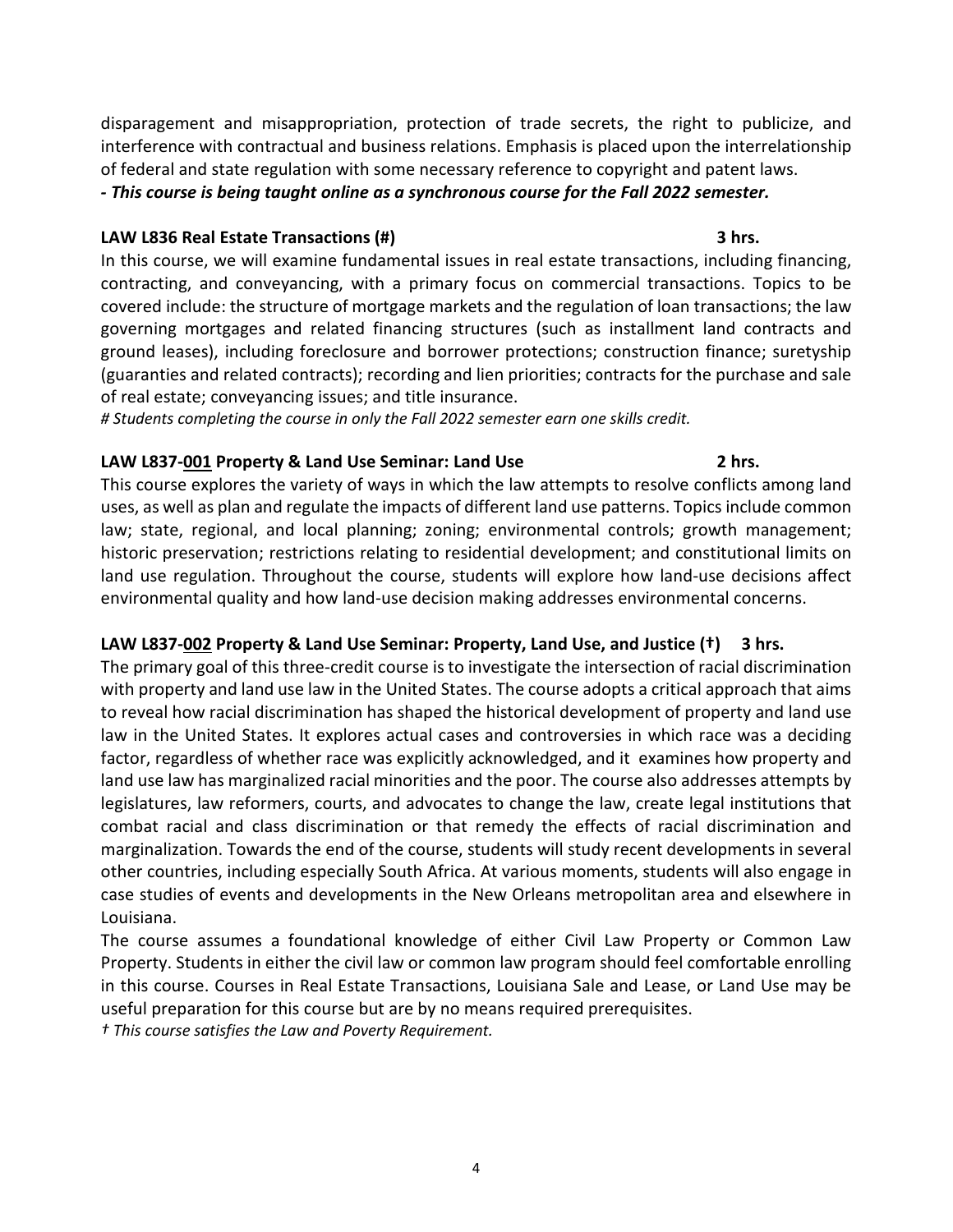# **LAW L840 Employment Law 3 hrs.**

This course examines the laws and doctrines (federal and state) that regulate and impact the employer-employee relationship. Among the topics typically explored in this course are: employment at will; employment contracts (express and implied); whistleblower and mass layoff protections; restrictive covenants and trade secrets; an introduction to federal labor law and antidiscrimination law, wage and hour laws; the Family and Medical Leave Act (FMLA); and applicable claim procedures, defenses, remedies, and litigation strategies.

# **LAW L843 Contract Drafting (***New Course F22***) (\*) 3 hrs.**

This course teaches the principles of contemporary commercial drafting and introduces students to documents typically used in a variety of transactions. It is primarily experiential in nature. The skills taught will apply to any transactional practice and will even be useful to litigators. On finishing the course, students will know: the business purpose of each of the contract concepts; how to translate the business deal into contract concepts; how to draft each of a contract's parts; how to draft with clarity and without ambiguity; how to add value to a deal; how to work through the drafting process; and how to review and comment on a contract.

*\* Students completing the course earn three hours experiential learning credits.*

# **LAW L849 Patent Law 2 hrs.**

This course focuses on the means for obtaining legal protection for patentable and unpatentable inventions and for technical knowledge. Licensing and aspects of litigation affecting these rights also will be discussed.

# **LAW L850 Copyright Law 3 hrs.**

This course consists of a detailed exploration of the protection of creative expression—literature, music, visual art, and motion pictures. While focusing primarily on the copyright act, the course also will consider those areas of patent and trademark law that overlap with copyright or form the boundaries. The challenges created by new technology, such as computers, home video recorders, and cable television will receive particular attention. Additionally, some attention will be given to related doctrines in other countries.

# **LAW L854 Insurance Law 3 hrs.**

This course will provide students a practical understanding of insurance coverage, key concepts in its interpretation and placement, and a basic understanding of the role insurance plays in today's complex corporate world.

# **LAW L858 Environmental Law 3 hrs.**

This is a survey course in environmental law and regulatory policy. The course considers the special character of environmental disputes and the problems that arise in developing legal rules for their resolution. The course covers several different federal environmental statutes, including laws relating to hazardous wastes, toxic substances, and air pollution. The goal in studying these issues will be to gain a better understanding not only of particular environmental laws and policies, but also of the processes by which the government can regulate potentially harmful activities. Students will look not only at traditional regulatory mechanisms, but also at the opportunities for market and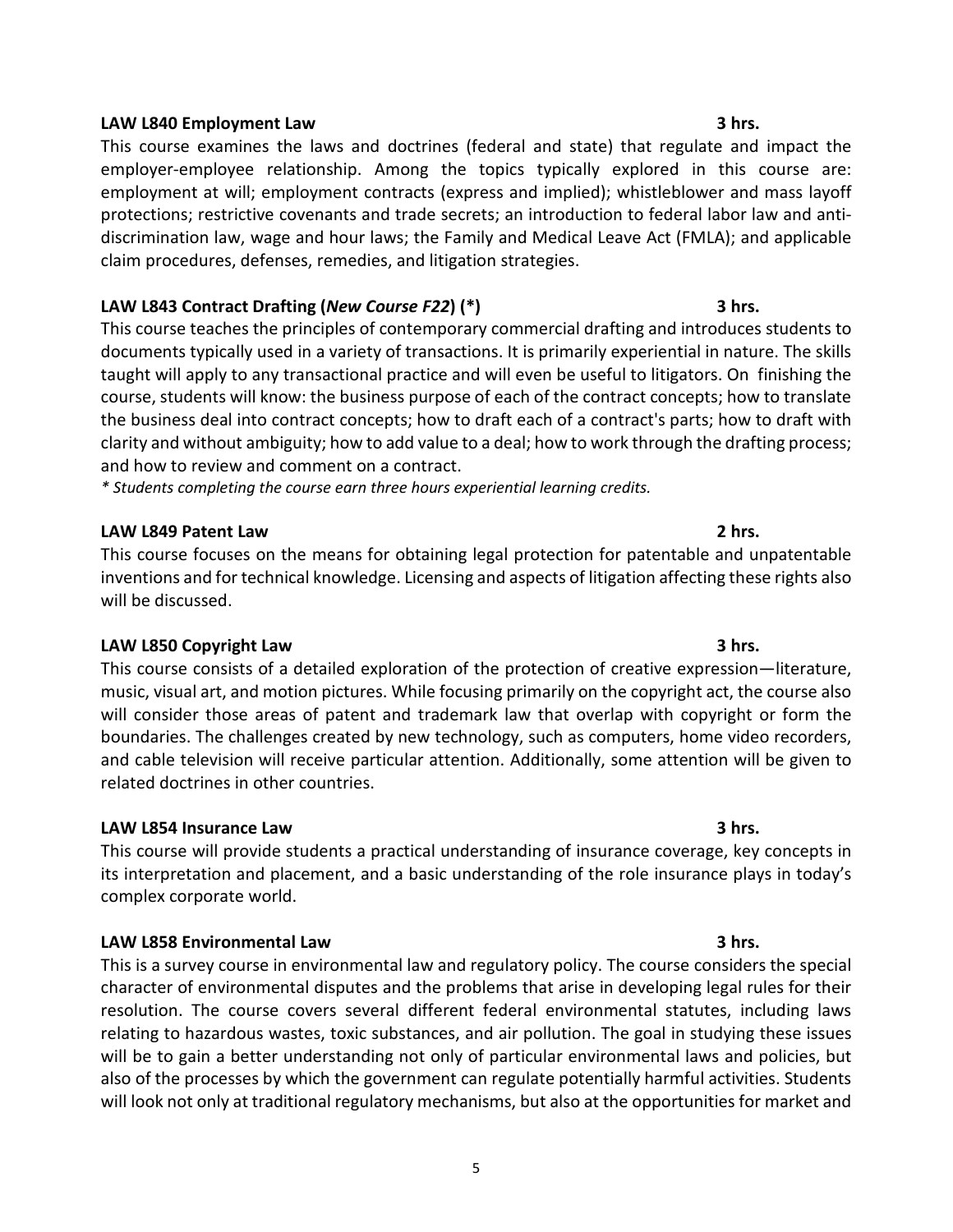6

consensus solutions. The course will make frequent use of situational case studies, which will require you to think strategically about how students would solve real world problems that have confronted lawyers and policymakers.

# **LAW L862 Criminal Law Seminar: Death Penalty (†) 2 hrs.**

The American death penalty continues to be a controversial subject in our criminal justice system. In this course, students will learn how the constitution mandates that capital cases be litigated differently than any other criminal case, using Supreme Court jurisprudence, coupled with the application of these holdings in Louisiana cases. Students will also learn the practical implications of our capital system - from innocence, to cost, to the moral values to grapple with, there is much more to our capital system than just the black letter law. Finally, students will gain an understanding of how a capital case moves through the criminal justice system, giving context to the often decades long appellate process. Taught by a currently practicing capital appellate attorney. *† This course satisfies the Law and Poverty Requirement.*

# **LAW L864 Admiralty I 3 hrs.**

This course reviews the principles of admiralty and maritime law, including statutory modifications, in the following areas: jurisdiction, the nature of in rem and in personal jurisdiction, maritime liens, the contract of affreightment and COGSA, limitation of liability, general average, the law of collision, the tug and tow relationship, and salvage.

# **LAW L867 Business Planning (\*) (#) 2 hrs.**

This course is primarily experiential in nature and combines advanced work in corporations, corporate financing, and federal taxation in the context of business planning and counseling. The course will be based upon a series of simulations involving common business transactions, which present corporate and tax issues for analysis and resolution. The simulations will cover such topics as the formation and financing of corporations, both closely held and publicly owned, stock redemption, the sale and purchase of businesses, mergers and other forms of acquisition and recapitalization, division and dissolution of corporations.

*Prerequisite: LAW L746 – Business Organizations I*

*\* Students completing the course earn two hours experiential learning credits. # Students completing the course earn one skills credit.*

# **LAW L868 Workers' Compensation 2 hrs.**

This course considers the Louisiana law relative to tort liability of master and servant and the Louisiana workers' compensation law.

# **LAW L872 Federal Income Taxation of Corporations 2 hrs.**

This course deals with the tax problems of corporations and shareholders faced in practice with discussion and analysis of the Internal Revenue Code and Regulations, cases, and rulings. *Prerequisite: LAW L980 – Income Taxation*

# **LAW L877 Constitutional Law Seminar: Incarceration (#) (†) 2 hrs.**

This class provides an overview of incarceration in the U.S., with a focus on the operation of the U.S.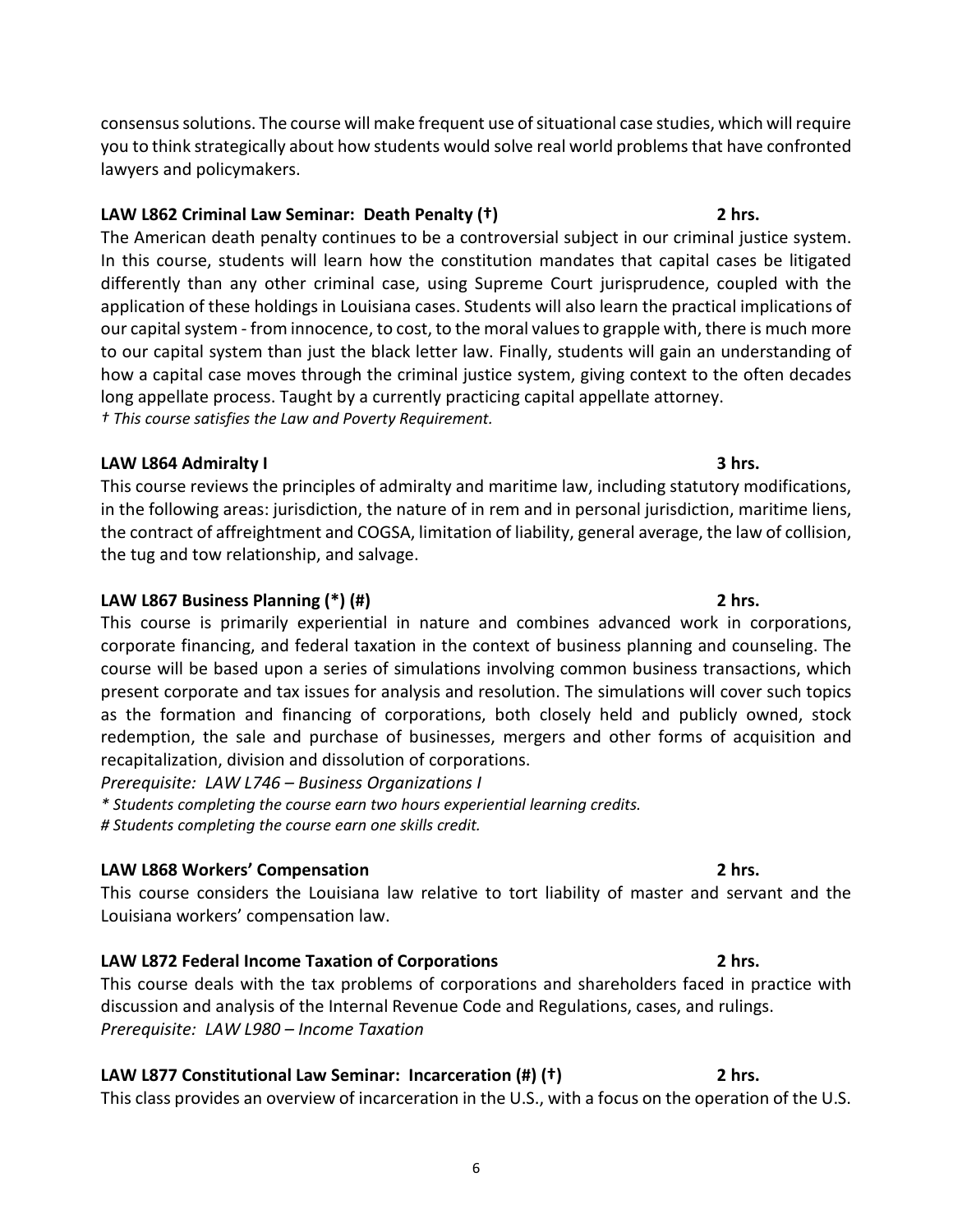constitution within prisons and jails. Specific topics include prison health care, involuntary labor, freedom of speech and religion. Students will also develop investigative skills through class research projects on deaths in custody in Louisiana. The objectives of the course are to master these particular areas of constitutional doctrine, to situate the doctrine within a particular historical context, and to further refine each student's legal reasoning and critical thinking skills. *# Students completing the course in only the Fall 2022 semester earn one skills credit.*

*† This course satisfies the Law and Poverty Requirement.*

# **LAW L878 International Law 3 hrs.**

This introductory course acquaints students with the theory and practice of a distinct legal system. The sources and mode of discourse of the international legal system are studied in sufficient detail to allow the student to undertake further work in the discipline. Detailed examination will be undertaken of several substantive areas of international law. These areas will be selected from topics such as jurisdiction of states, international criminal law, law of the sea, international protection of human rights, law of war, and regulation of resort to force by states.

# **LAW L879-001 Admiralty Seminar: Intro to International Law of the Sea 1 hr.**

The course is to introduce students to the division of the sea into maritime zones, the rights of the riparian States and other States within the zones, the principle of delimitation and establishing the baseline of a riparian State, what is meant by innocent passage, freedom navigation and overflight. The class will explore the definition of island under the United Nations Convention on the Law of the Sea (UNCLOS) and discuss the international issues in the South China Sea and the basis of the conflict. In addition, the course will explore piracy under UNCLOS, the concept of universal jurisdiction and U.S. jurisdiction under the Constitution for prosecution for piracy (as well as recent jurisprudence on piracy). The class will examine the distinction between piracy and terrorism under international law, U.S. jurisdiction for transportation of illegal substances on the high seas and enforcement of the Marine Pollution Convention and London Protocol and principles of international law. Time permitting, students will be introduced to the International Convention on the Recognition and Enforcement of Arbitral Awards (the New York Convention) in international maritime matters.

# **LAW L879-002 Admiralty Seminar: Practice and Procedure (\*) (#) 3 hrs.**

This course is designed to teach students the details of federal admiralty jurisdiction and its relationship to state jurisdiction over maritime matters, seaman status, admiralty practice in federal court involving the special admiralty rules of the Federal Rules of Civil Procedure including but not limited to in personam, in rem and quasi in rem jurisdiction, exercising maritime liens, limitation of liability, drafting seaman's complaints, answers, third party complaints, and other pleadings ancillary pleadings. The course will involve learning both substantive law and admiralty and maritime practice of law.

*Prerequisite: LAW L864 Admiralty Law I or LAW L852 Maritime Personal Injury (previously Admiralty II), or permission of instructor.*

*\* Students completing the course earn three hours experiential learning credits.*

*# Students completing the course earn one skills credit.*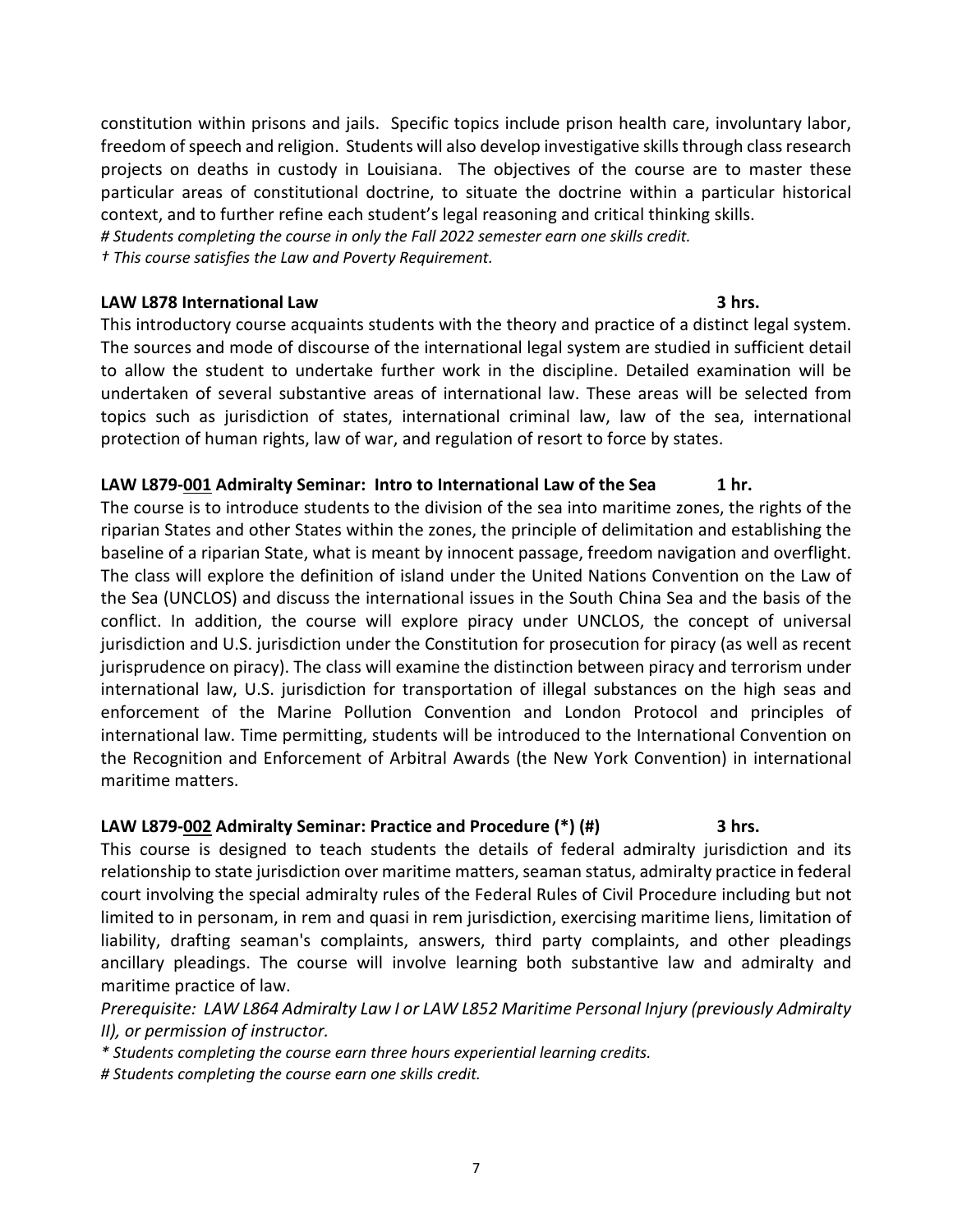# **LAW L886-051 Environmental Law Seminar: Law and the Climate Crisis 2 hrs. \*\*\*\*COURSE IS CANCELLED\*\*\*\***

This seminar will focus on national and international institutional responses to the gravest global threat of this century and beyond. The goal is to provide you with an understanding of the sources and the rapidly evolving understanding of the impacts of climate disruption, the role of law in addressing the crisis, and the key national, state, and international policies. The topics that will be covered include: an overview of climate science and potential impacts of anthropogenic climate disruption; national legal responses, with an emphasis on the policies of the United States (including the role of climate litigation); and the primary international legal instruments for addressing the climate crisis.

Although course readings and discussion will focus on existing and actual proposed legal responses to climate disruption, the overarching aim of the course will be to anticipate how the climate emergency will affect our laws and our lives in the long run.

# **LAW L886-052 Environmental Law Seminar: Enforcement 2 hrs.**

This course is about everything environmental. That is, it cuts across the body of the environmental media statutes and goes to the heart of the law enforcement. Permits and rules are mainly technical, and (except for rule-making litigation and legal transactions) enforcement is mostly where the lawyer reigns. Students will not focus so much on details of the media programs other than what happens after a violation. This course will cover such topics as EPA priorities, enforcement theories, overfilling, reporting, investigations, civil penalties, injunctions, citizen suits, remediation and whitecollar criminal prosecution. Classes will be lecture, case discussions from a text, and team hypothetical problem solving and presentations.

# *- The plan is to teach the course jointly at Tulane Law School with both Loyola College of Law and Tulane Law students.*

# **LAW L896-001 Professional Seminar: Arbitration Law and Practice 3 hrs.**

This course will provide an in-depth exploration of arbitration proceedings, arbitration practice, and the complex body of statutory law and case law governing the enforceability of arbitration agreements and awards. Through readings, written assignments, class discussions, and class exercises, this course will explore the origins and development of modern arbitration law; policy issues and debates concerning arbitration; technical procedures and strategies to enforce arbitration agreements and avoid the enforcement of arbitration agreements; how the Supreme Court has transformed arbitration law and created a national policy favoring arbitration; and proposed legislative changes and administrative regulation of arbitration.

# **LAW L896-002 Prof. Sem.: The Legislative Process: Policy Making and Ethics 2 hrs.**

This course is designed to introduce students to the basics of the legislative process. It will provide an overview of legislative procedure, policymaking, drafting, major actors and relevant stakeholders. It is intended to provide a deeper understanding of the interactions between the executive, legislative and judicial branches. It will also provide parameters that govern the ethics associated with third party interactions with the executive and legislative branches of government. Finally, the goal of the course is to provide students with practical knowledge necessary to utilize their law degree in a legislative advocacy setting.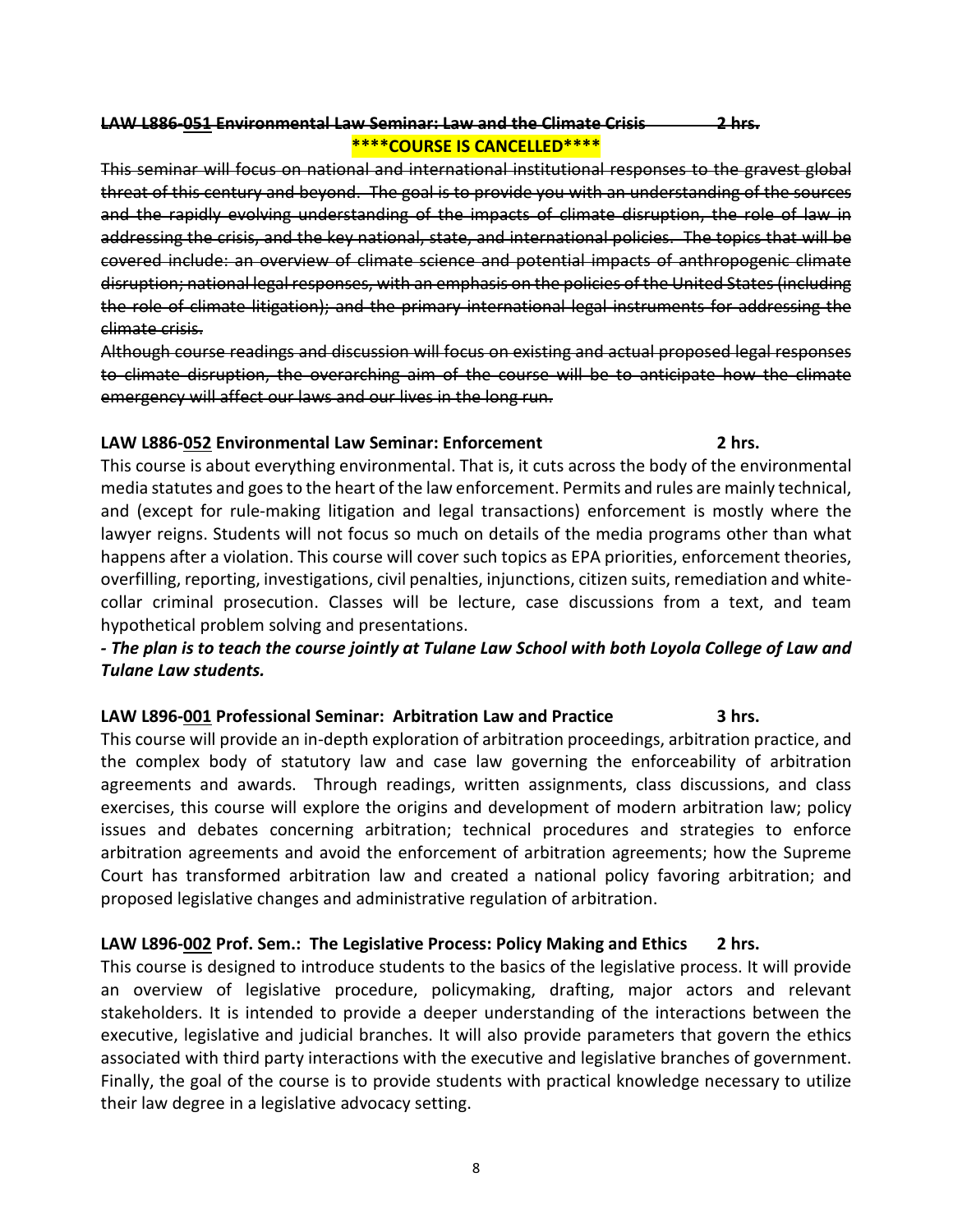# 9

# **LAW L896-003 Professional Seminar: Bankruptcy and Society 1 hr.**

In this seminar, students will explore the resolution of public policy issues through the bankruptcy system. Special attention will be paid to large corporate bankruptcies and their impact on workers, communities, and the environment. Topics will include, among others, the bankruptcies of asbestos manufacturers, energy producers, and pharmaceutical firms facing liability from the opioid epidemic. Students will examine whether the resolution of these matters in the bankruptcy system adequately takes into account the broader public interest. Thus, the course will be relevant both to those with an interest in corporate and bankruptcy practice and those interested in social justice. Students are not required to have taken a bankruptcy class.

# **LAW L897 Clinical Seminar - Live Client Clinic (\*) (#) (†) 5 hrs.**

Students participate in clinic orientation before the start of classes, after which they are sworn in to practice law as a Student Practitioner under the supervision of a Clinic Professor. Clinic students are assigned civil or criminal cases with jurisdiction in municipal, state, federal and/or administrative courts. Student Practitioners are expected to represent clients from the point of their case assignment through final disposition or the end of the course, whichever comes first. Representation includes, but is not limited to, client interviews, fact investigation, informal and formal discovery, drafting and filing of pleadings, legal research, writing of fact and legal memoranda, communications with opposing counsel, court appearances, including trial and appellate work, and law office management. Student Practitioners must devote a minimum of 15 hours per week to clinic class and case work in this course.

Standard participation is two full semesters during the fall and spring semesters of the 3L year; however, certain sections of Law Clinic are offered for one semester only. For each semester of Law Clinic that a student successfully completes, he or she will earn five credit hours, letter graded, three skills credits, five hours of experiential learning credits, and satisfy the Law and Poverty Requirement.

*Prerequisite: LAW L770 – Lawyering III*

# **LAW L900 Academic Externship (\*) (#) 1 or 2 or 3 hrs.**

This course allows students to learn by participating in legal work with an outside agency or court. Second- and third-year law students in the upper three-quarters of their class may apply to participate in this program. The student must be in good academic standing and receive the permission of the associate dean for academic affairs and the Loyola Law Clinic to register. This course cannot be used to satisfy the writing requirement. There is a regular classroom component. This is a pass/fail course. The extern must be willing to devote at least 12–15 hours a week to this course.

*\* Students completing the course earn experiential learning credits equivalent to the credit hours earned in the course.* 

*# Students completing the course earn one skills credit.*

*Under no circumstances can a student elect any combination of course numbers LAW L891, LAW L893, LAW L898, or LAW L901 that would result in more than six hours. Also, under no circumstances may a student elect any combination of course numbers LAW L898, LAW L899, and LAW L900 that would result in more than six hours.*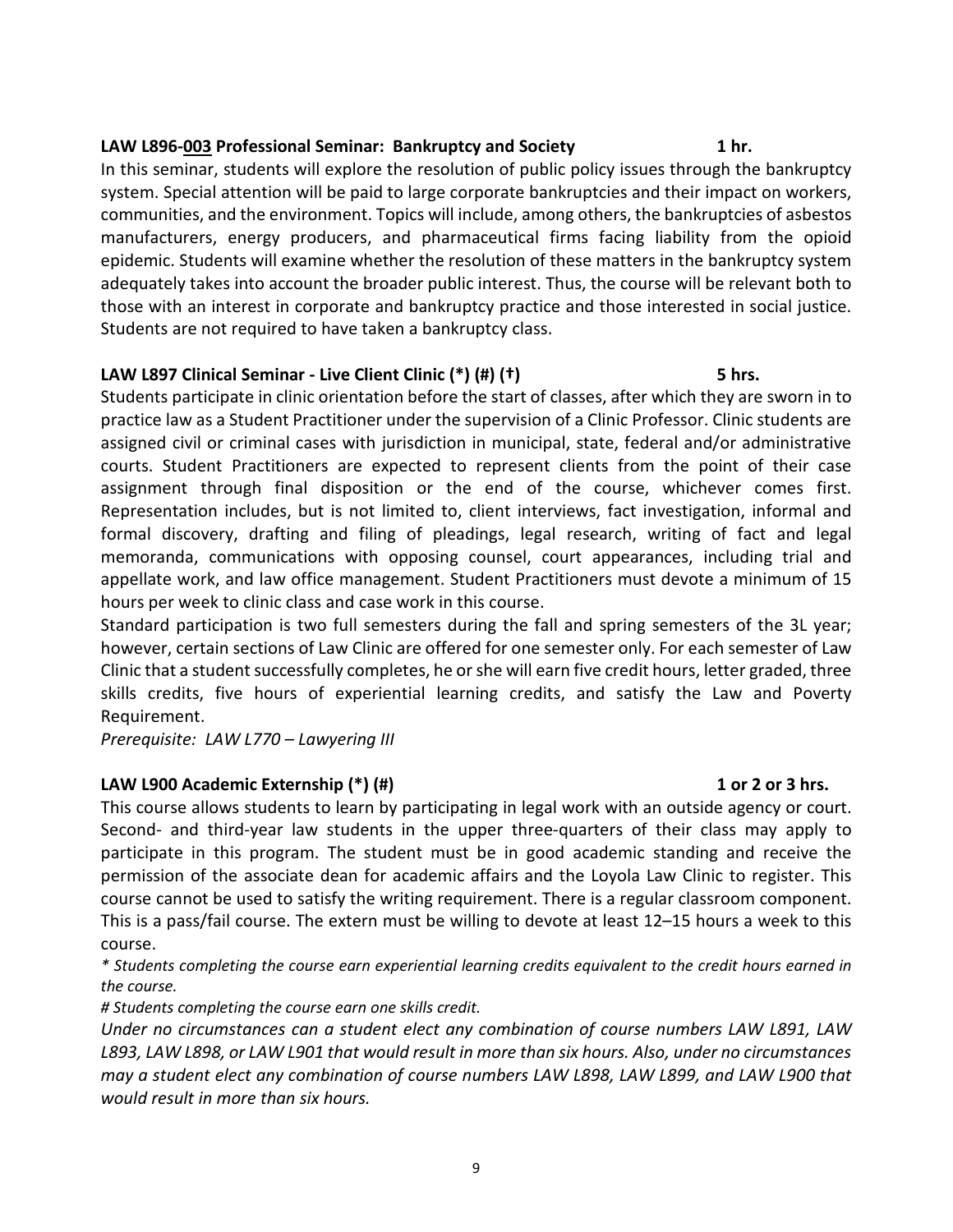# **LAW L906 Advanced Legal Research (\*) (#) 3 hrs.**

This practical, skills-based course is designed to help prepare students for practice or future study by building on the research techniques presented in Lawyering I. Advanced Legal Research focuses on the effective use of electronic and print legal research tools and examines existing sources for both legal and non-legal information of interest to lawyers. Students will receive advanced training on comprehensive proprietary online research systems (Westlaw, Lexis, and Bloomberg Law), and be introduced to specialized online systems (ProQuest, BNA, and CCH Intelliconnect). This course will provide coverage of selected research subjects, including statutory research, legislative history, administrative and regulatory research, practice aids, research strategies, and various specialized areas, such as an introduction to international/foreign research sources. The focus is on the practical application of research resources in various areas, for instance compiling a legislative history, drafting a comment to a regulation, or compiling a company profile. Assessment is based on five experiential learning exercises and a final project, and students should be prepared to present their work in a professional format (both orally and in writing).

*\* Students completing the course earn three hours experiential learning credits. # Students completing the course earn one skills credit.*

# **LAW L913 Disaster Law and Policy 2 hrs.**

This course examines the law and policy of disasters (natural and technological) as stages along a "circle of risk management"—from hazard-mitigation planning, to emergency response, to cost sharing and compensation after an event, to long-term recovery. The course will emphasize the role of public policy as well as practical lawyering skills. In the process, students will gain full exposure to the Stafford Act, the National Flood Insurance Program, the workings of the Federal Emergency Management Agency and its relationship to other agencies, relevant constitutional principles, and the U.N. Sendai Framework for Disaster Risk Reduction.

# **LAW L916 Disability and the Law (***New Course F22***) 3 hrs.**

This course analyzes the relationship between disability and the law, with an emphasis on federal and state statutes and case law. Areas of concentration include health care treatment and involuntary commitment, employment, government services, public accommodations, education, housing, and personal autonomy. Students will review the Americans with Disabilities Act (ADA), Rehabilitation Act of 1973 (Sec. 504), Individuals with Disabilities Education Act (IDEA), and the Fair Housing Act Amendments. The course examines disability from a health justice and civil and human rights perspective.

# **LAW L918 Law and Literature Seminar: Constitutional Law and Dystopian Literature 2 hrs.**

Constitutional law and its application to Dystopian Literature will attempt to explore the role that the humanities play in our evolving concepts of Constitutional rights through the U.S. Constitution and its interpretation by the U.S. Supreme Court. These concepts, so central to the practice of law and the functioning of our ordered society, have complex origins based on religion, culture, economics and utilitarianism. This course will challenge students to not consider the basis of law as static or self-evident, but rather to consider the myriad origins and perspectives that color our notions of "right" and "wrong" and, more importantly, to consider the role that the arts in general,

10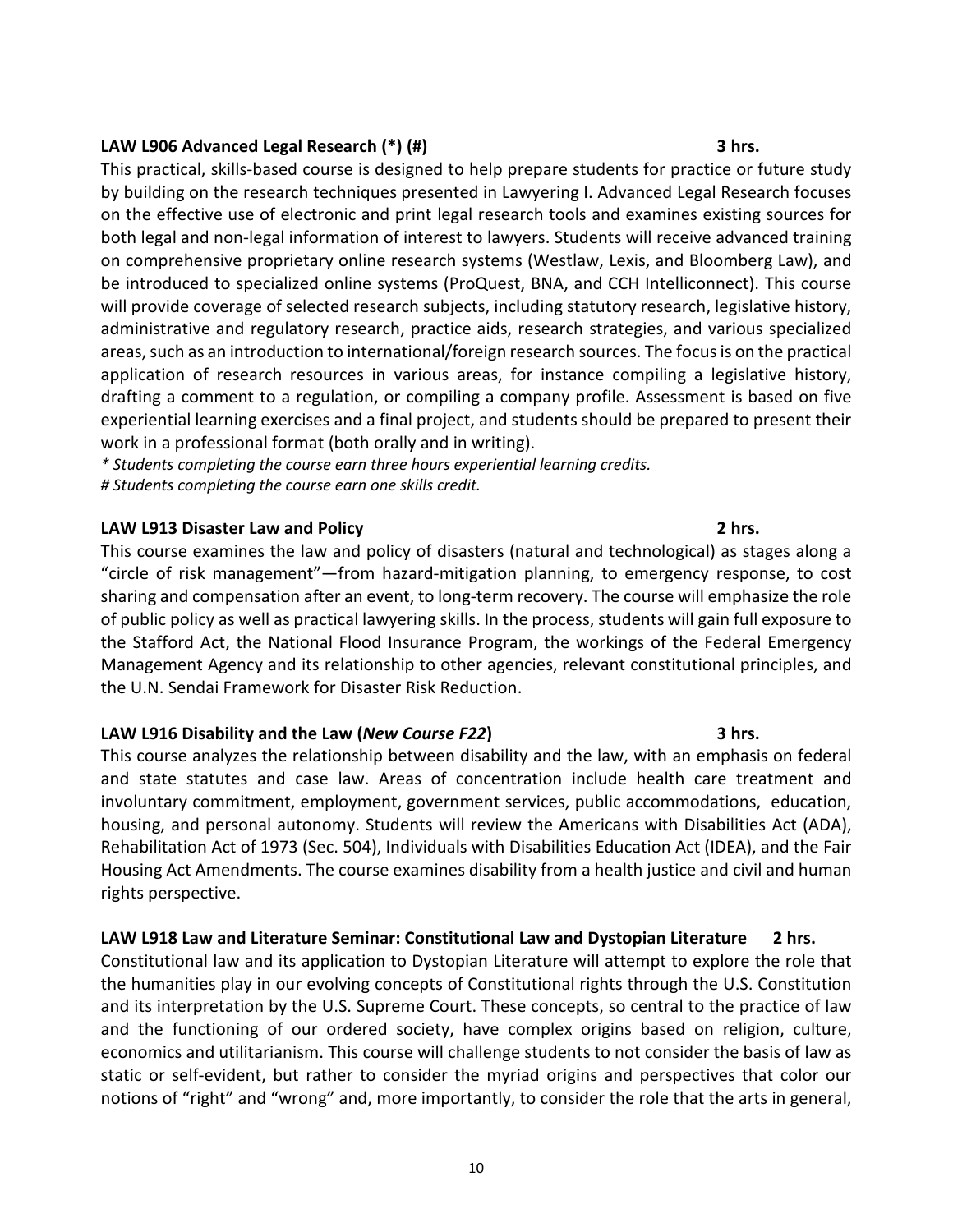and literature in particular, play in our evolving concepts of the role government plays and the application of the U.S. Constitution to the rights enjoyed by society.

# **LAW L923 International Organizations and Institutions (***New Course F22***) 3 hrs.**

This course introduces students to the development, functioning and role of international organizations and institutions in global governance related to peace and security, human rights, and the global economy-both within and outside of the United Nations system. Students will also visit with regional integration and cooperation systems in the Americas, Africa, Asia and Europe. The overarching objective of the course is to stimulate critical and theoretical thinking about the

dynamic significance of international organizations and institutions in world politics, as they impact countries and people around the world.

# **LAW L933 Asylum and Refugee Law (\*) (#) (†) 3 hrs.**

This course surveys the law of asylum and related protection for those fleeing danger in their home countries through a case simulation and a set of practice-oriented exercises that include preparation of an asylum hearing memorandum. Students examine asylum and refugee law and policy in the United States, and under international law, and the legal grounds for barring individuals from asylum. There is no prerequisite for the course.

*\* Students completing the course earn three hours experiential learning credits.*

*# Students completing the course earn one skills credit.*

*† This course satisfies the Law and Poverty Requirement.*

# **LAW L937 Selected Topics in Immigration 2 hrs.**

Students will explore problems posed by immigration and the regulation of noncitizens in the United States through selected readings, class discussion and class presentations.

# **LAW L938 Health in Immigration and Citizenship Law 1 hr.**

This is a one credit course that examines the role of mental health in immigration and citizenship law. Students explore how immigration and naturalization law use mental health to determine admission and citizenship in the United States. Students then examine the challenges faced by noncitizens in the United States who are detained, and learn how to advocate for persons whose conditions may entitle them to legal representation in their immigration proceedings at government expense.

# **LAW L955 Advanced Constitutional Law – 14th Amendment 3 hrs.**

This course focuses on the protection afforded individuals by the 14th amendment due process and equal protection clauses, state action, and Congress' power to enforce the 14th amendment. Students are strongly encouraged to take this course, as well as the first amendment course.

# **LAW L961 Trial Advocacy (\*) (#) 3 hrs.**

This course uses experiential learning exercises to develop skills in ADR and trial advocacy, oral persuasion and nonverbal communication. In a simulated trial setting, class participants perform opening statements, closing arguments, witness examinations and lay evidentiary foundations. Faculty lectures and demonstrations supplement these exercises. *There is no prerequisite for the*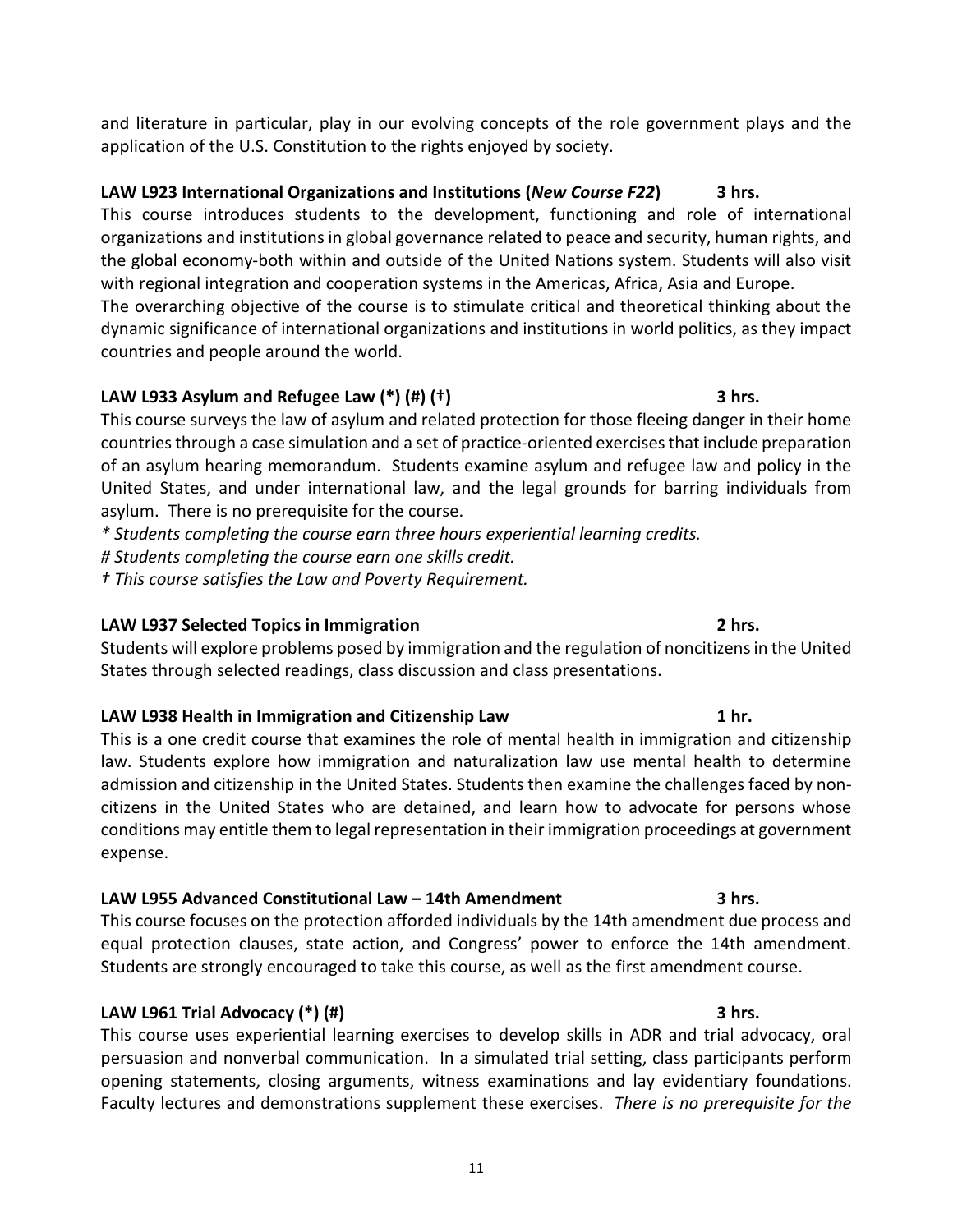*class this semester. Students are encouraged to take Evidence (LAW L760) before taking this course or while concurrently taking this course.* 

*\* Students completing the course earn three hours experiential learning credits. # Students completing the course earn one skills credit.*

# **LAW L980 Income Taxation 3 hrs.**

This course is an introduction to the principles of the federal taxation of income as it relates to individuals. It will focus on a number of concepts usually involving tax policy, gross income, property transactions, including gains, losses, non-recognition transactions, tax status, timing issues, deductions, credits, exemptions, and tax procedure. This subject is a bar requirement in many common law jurisdictions.

# **Civil Law (LCIV)**

# **LCIV L710 Obligations I 3 hrs.**

This course treats the general provisions of the Louisiana Civil Code applicable to all contracts in Louisiana, the formation and effect of agreements, various categories of obligations and the means of their extinction.

# **LCIV L715 Civil Law Successions 3 hrs.**

This course deals essentially with intestate successions. Subjects covered include the rules of distribution, the spousal usufruct, rights of children, absent persons, the opening of successions, capacity, acceptance, renunciation, and collation.

*- This course is being taught online as an asynchronous course for the Fall 2022 semester.* **\*\*\*DUE TO CURRICULUM CHANGES, THE COURSE THIS SEMESTER IS NOT OPEN TO STUDENTS HAVING ENTERED LOYOLA COLLEGE OF LAW FALL 2021\*\*\*** 

# **LCIV L725 Sales and Leases 3 hrs.**

This course is a continuation of the course in Conventional Obligations as to the particular contracts of sale and lease in respect to movable and immovable property.

# **LCIV L810 Title Examination 1 hr.**

This course covers the substantive law and the technique used in the examination of titles to Louisiana immovable property. Practical problems will be presented in the description of property, the derivation of titles, and the drafting of documents conveying or encumbering immovable property.

# **LCIV L930 Community Property 3 hrs.**

This course concerns matrimonial regimes governing ownership and management of property of married persons in Louisiana. Characterization of property, creditors' rights, and rights between the spouses are considered in relation to the nature and background of community property systems.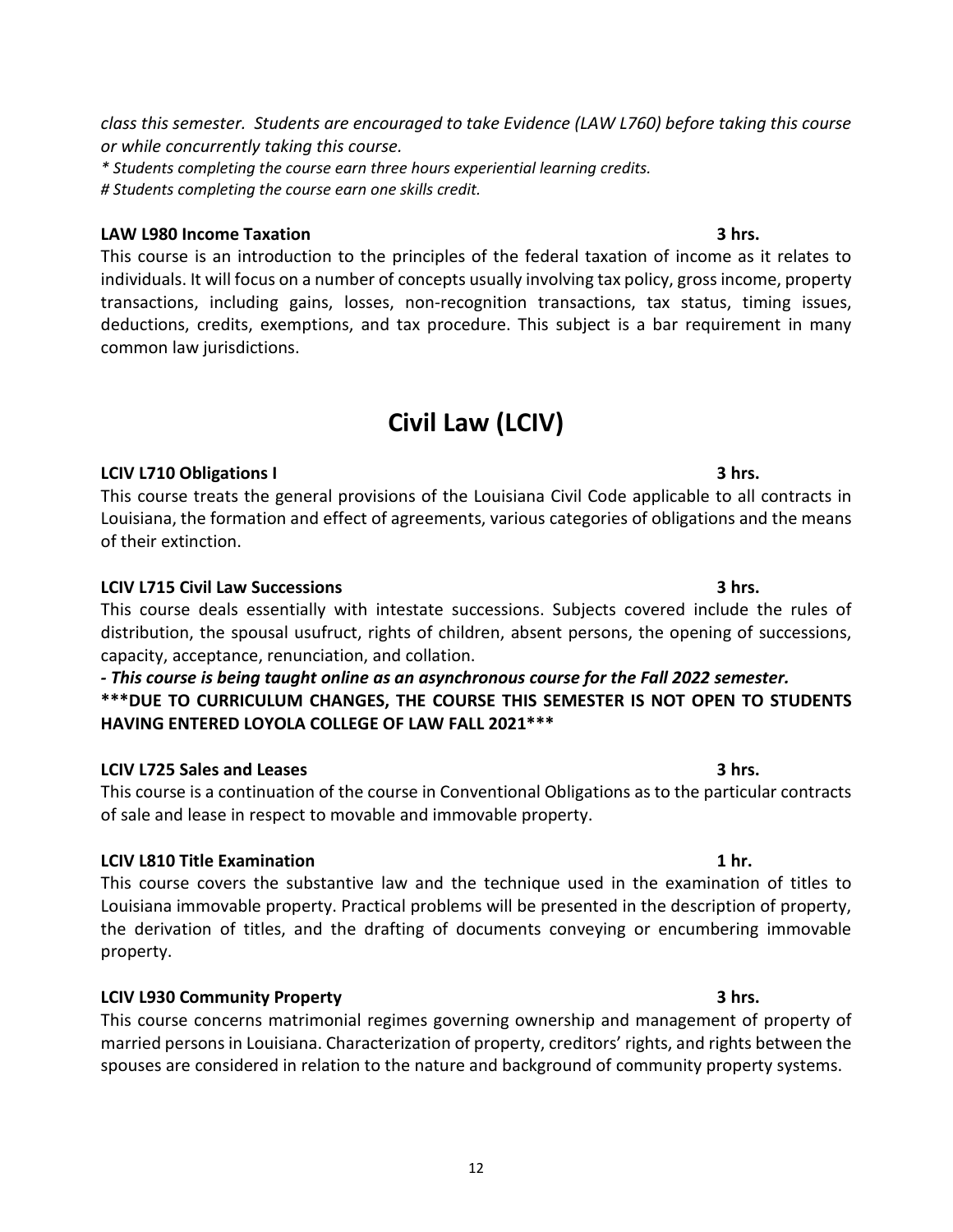# **LCIV L935 Louisiana Code of Civil Procedure 3 hrs.**

This course examines the Louisiana Code of Civil Procedure: Book I—Courts, Actions, and Parties; Book II—Ordinary Proceedings; Book III—Proceedings in Appellate Courts; Book IV—Execution of Judgments; Book V—Summary and Executory Proceedings; Book VI—Probate Procedure; Book VII— Special Proceedings (e.g., Attachment, Sequestration, and Injunction); Book VIII—Trial Courts of Limited Jurisdiction; and Book IX—Miscellaneous Provision and Definitions.

# **LCIV L940 Security Rights 3 hrs.**

This course includes those sections of the Civil Code dedicated to security rights, including the contracts of suretyship, pledge, mortgages on immovables, privileges, deposit, and sequestration. Chapter 9 of Title 10 of the Revised Statutes is also given attention.

# **LCIV L949 Bar Prep I: Civil Law 3 hrs.**

Revisits fundamental principles of legal analysis in a systematic manner, building and consolidating skills needed to master the details of varied areas of law, to analyze the relationship between facts and legal rules, to identify legal issues, and to make persuasive written arguments in support of legal conclusions. Frequent written exercises and in-class examinations will be given.

# **Common Law (LCOM)**

# **LCOM L700 Contracts I 3 hrs.**

This course provides an introduction to contract law in the United States. Its coverage usually includes contract formation, enforceability of promises, and remedies, among other topics.

# **LCOM L715 Wills, Trusts and Estates (#) 3 hrs.**

This course covers public policy and estate planning, intestacy, wills, probate and non-probate transfers, protection of spouses and children, trust administration and fiduciary duty, future interests, the rule against perpetuities, and briefly federal estate tax.

*# Students completing the course in only the Fall 2022 semester earn one skills credit.*

# **LCOM L920 Commercial Transactions 3 hrs.**

This course investigates the laws that affect the rights and obligations of parties engaged in the sale and distribution of goods. The sales contract, its formation, interpretation and performance, the risk of loss, and the remedies of the parties are emphasized. Uniform Commercial Code Article 2 receives intense scrutiny.

# **LCOM L949 Bar Prep I: Common Law 3 hrs.**

Revisits fundamental principles of legal analysis in a systematic manner, building and consolidating skills needed to master the details of varied areas of law, to analyze the relationship between facts and legal rules, to identify legal issues, and to make persuasive written arguments in support of legal conclusions. Frequent written exercises and in-class examinations will be given.